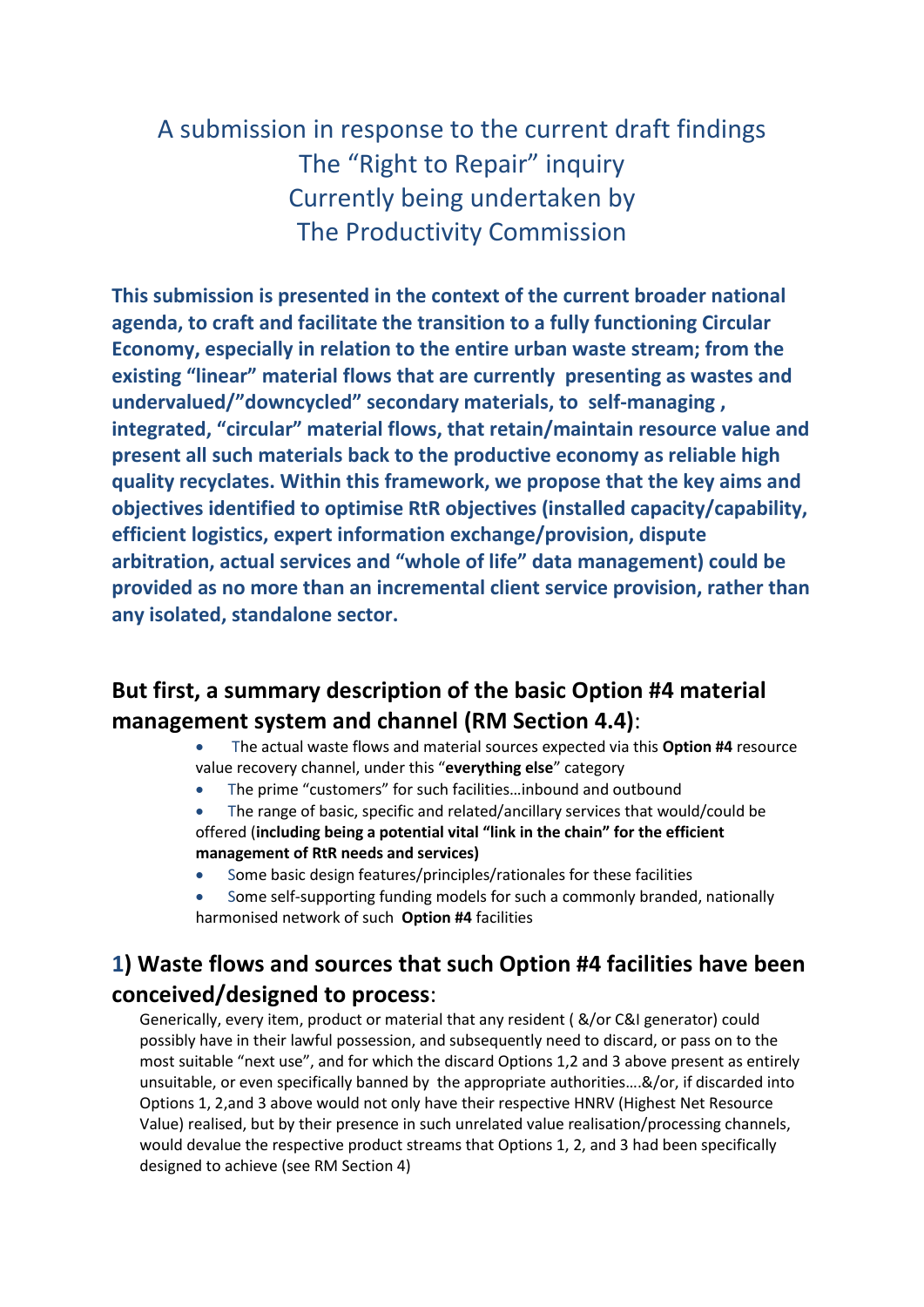i) **Bulky hard waste**, kerbside collected materials. Currently these "third world" practices, "trash" all the inherent value of these materials, all of which present as essentially heterogeneous and valueless in their discrete heaps, but if aggregated like with like, present as semi homogeneous material flows that could support specific and generic material specific secondary resource flows (ie: one stained and soggy mattress dumped at kerbside will always be a waste….whereas 200 old mattresses aggregated via an Option #4 facility are a resource….Ditto e-waste etc …This is just one design objective of Option #4 facilities that underpins their inherent value and cost effectiveness)

ii) **Materials suitable for donation** to Not-For-Profit (NFPs) , charity type operations, but where the current practice of such "enthusiastic" donations often leaves the actual charity with an unbudgeted waste disposal cost for all the materials and items that can't actually be presented for sale or reuse. Option#4 facilities provide charities with **everything they want and can sell**, with NONE of the rubbish

iii) **All materials** (current and in prospect) **that are, or will be the subject of a specific Product Stewardship scheme**. Our Federal Environment Minister is eagerly anticipating that >100 new such scheme will be initiated before end 2021! This aspiration is completely illogical …and unaffordable. Each scheme will require a) the collective product sector to seek ACCC dispensation to "collude" in the drafting of a common/collaborative business model to be able to demonstrate to Government that the proposed scheme is adequate to achieve the pre-determined/agreed goals, then b) each scheme needs to establish collection, aggregation, pre-treatment, final reprocessing, treatment, disassembly, **repair**, or such other end use that meets the Governments objectives. As currently envisaged, all the initial logistical operations are in effect common, and could be made available by this proposed Option #4 receival, appraisal aggregation and forwarding service to the end user/processor of choice for the collective Product Stewards or sectors such that community participation is maximised and scheme costs minimised, simply by sharing a common infrastructure offering

iv) **SMEs/"Tradies**". Fixed and mobile. The main, at scale, C&I sector is adequately serviced by the traditional "Front Lift" service contractors, but the "fixed" SME's and the "white van" mobile tradies exhibit some crucial "waste" or "by-product" generation characteristics: they do not produce enough material to warrant any significant level of basic source separation service from the "front lift " contractors, which results in all their potentially homogenous materials finishing up in the heterogeneous residual" urban waste flows. Waste audits have established that an electrician, a carpet layer, a painter, a plumber, a baker, a hairdresser etc etc, produce waste streams that are almost identical each week, and hence a reliable, homogenous material flow if aggregated like with like… for which **Option #4** facilities, if readily and systematically accessible, could channel >40% of total waste flows to a HNRV outcomes at a fraction of the alternative cost of wasting these same materials via the heterogonous "front lift" pathway

v) **The leasing economy/product provided as a service.** This particular service offering that has been explicitly anticipated and included in the current "Basis of Design" documentation for the proposed Option #4 facilities….and is very closely aligned with what we expect could provide a "game changing" service platform to facilitate optimised levels of product life extension **by repair** as well.

**The defining design criteria for these proposed Optio#4 facilities is to provide the essential "missing link", full service and fully supervised platform, in the entire CE "circle", (RM Preface and Section 3) such that PI&Ds have every practical option available to them, as they plan the most sustainable and practical life cycle outcomes for their respective products or services.** In summary, this means that PI&Ds should be able to rely and plan to select discard Options 1, 2, 3, or 4 for all or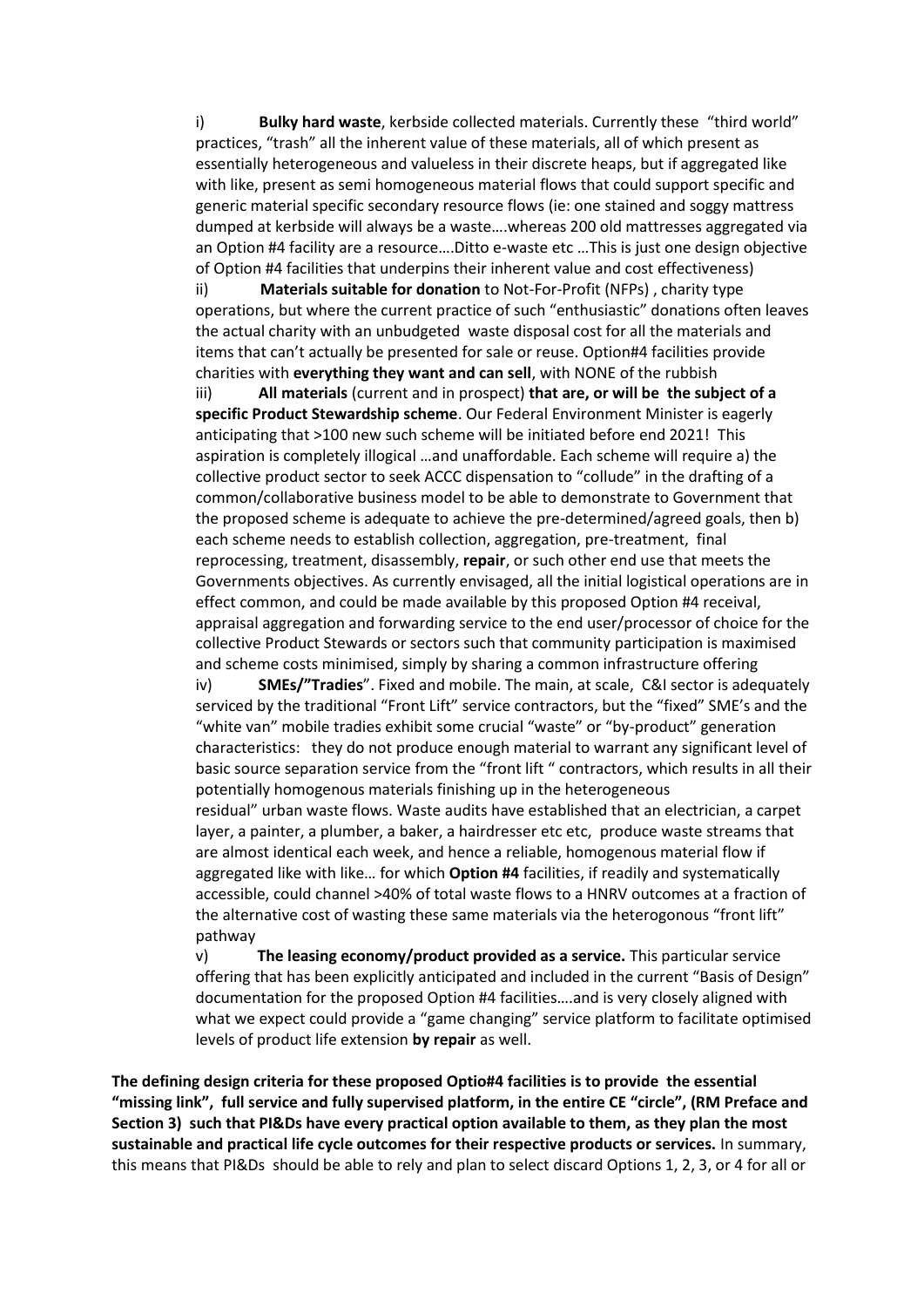any divisible portion or their commercial offering, be it the packaging?…Yellow bin channel; perhaps a functional by-product…hoover fluff?…Red bin channel; or organic/biomass materials….food waste or pizza boxes?.....OR the need to contract for a much more nuanced and tailored service, such as individual item assessment and fully informed direction…as specified by all the individual PI&Ds. (see below)

# **2) The prime customers for the proposed Option #4 facilities**:

## **Materials inbound**:

**LGAs**, for and on behalf of their ratepayers, with special reference to:

i) A systematic alternative to bulky, hard waste collections, (all materials and items brought in by the residents themselves as a free service underwritten by their participating council… as and when the need arises, rather than waiting for the next council service)

ii) Product Stewardship scheme materials and items, currently presenting (usually) as an unbudgeted obligation on councils; (again brought in by individual residents whenever convenient or needed…as a free service provided under an umbrella arrangement with the relevant PI&Ds)

iii) Local fixed and mobile SME's and Tradies, who often rely on a council service when commercial "front lift" services are quite disproportionate. (usually as account customers under specifically negotiated contracts on a case by case basis) iv) Donated items, (again brought in by individual donors, but instead of presenting items directly, or via collection bins, were initial quality control is impossible, and the charity can incur a subsequent "disposa cost for un re-sellable items, the Option #4 staff can directly channel valuable items back to the respective charities, and channel all/any unsuitable donations to a secondary/generic resource recovery pathway, and so avoid the potential of any disposal fees being incurred);

v) Leasing/Product-as-service material pathways. Such service offerings require multiple sites to manage the logistics of assessing/removing/repairing older functional units hand distributing new/renovated replacement items;

vi) **And so to the RtR issue/opportunity**; Option #4 facilities will have expert product assessment staff, who could act as impartial advisors in relation to all issues and possibilities in relation to repair options, and/or as specific agents for particular PI&Ds where appropriate

**Outbound materials**:

**As a facility design criteria, the Option #4 facilities pledge that whatever, or however items or materials are presented they will only leave, in a homogeneous, or at least definably semi homogeneous condition and aggregated into commercially significant volumes for scheduled dispatch to markets or expert end users who can/will extract the HNRV from the delivered materials or items……whether as generic material flows, predominately at the discretion of the facility operators. Or as specific items and materials, under contract to, and at the discretion of the relevant PI&D (or their managing collective); Or returned to the relevant/contracted charities, entirely fit for subsequent sale/re use.**

# **3) The range of basic, specific and related/ancillary services that would/could be offered**

**The primary inbound customer traffic** is expected to be the general public bringing in items or materials that represent:

a) materials managed by the facility on behalf of the local council and which otherwise might have presented as kerbside, hard waste materials…(some may even be the subject of a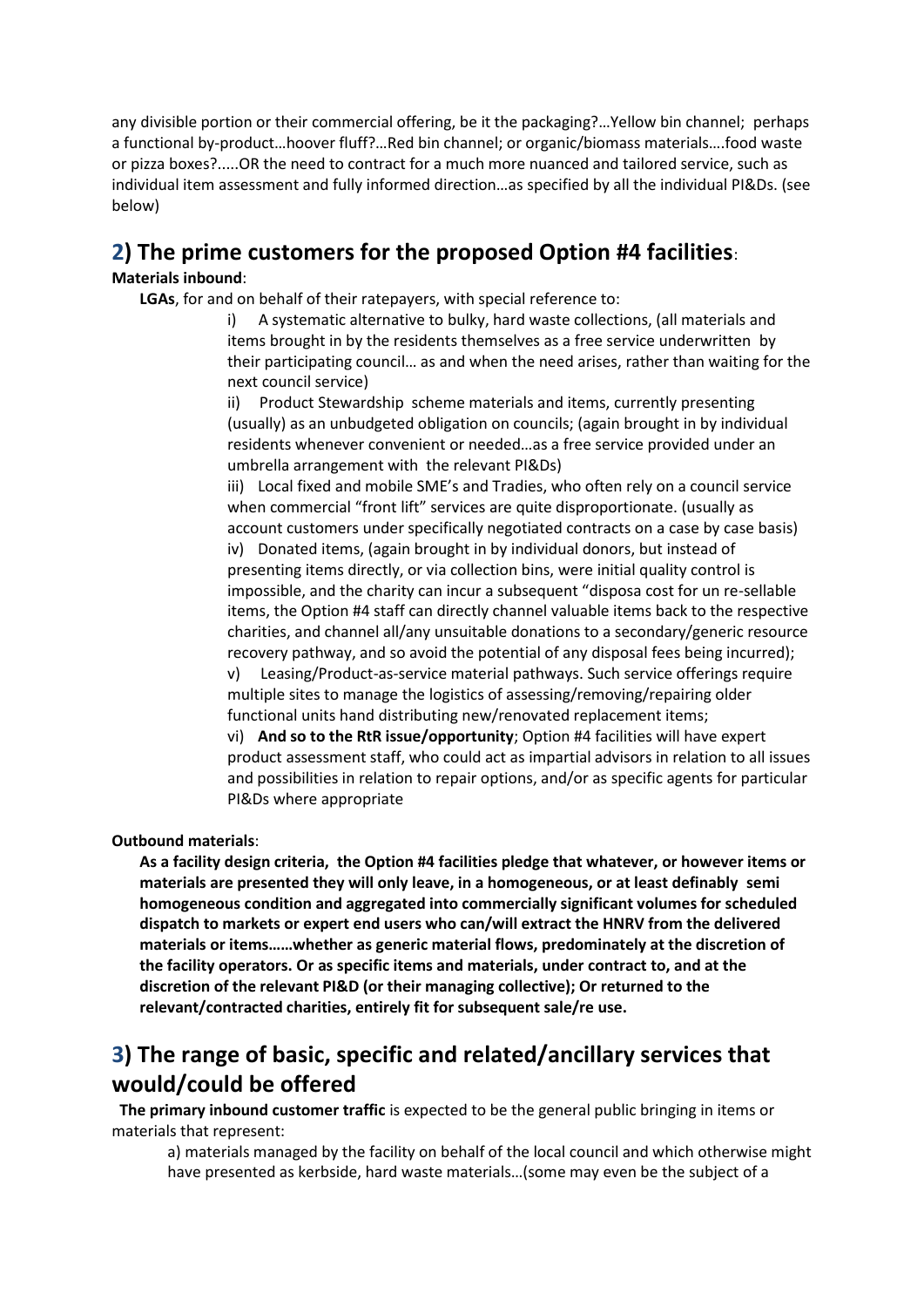specific PI&D PS scheme….but individual residents will not need to be expert in such delineations….once handed over, all such materials would be directed to their highest and best use)

b) materials specifically to be managed for and on behalf of a specific PI&D needs &/or PS responsibilities, and

c) materials/items to be assessed and aggregated for return direct to nominated/specific charities

**The secondary inbound customer traffic** is expected to be locally operating SME's (fixed) and "tradies" (mobile)….most with pre-arranged accounts to expedite throughput

**In all cases the services offered/provided would include**:

- initial load assessment and deposit location/direction and customer status (free if covered by council participation or overarching PI&D PS arrangement, on acc't if qualifying SME/Tradie)
- oversight of actual unloading into main receptacle(s), and other if mixed load
- transport of filled receptacles to "back of house" sorting, pre-treating, aggregating facility and subsequent forwarding to market/end user/selected processor.

This service platform offers expert material/item assessment, could/should be in a position to offer a reliable and readily accessible "front of house" service to any brand or PI&D client wishing to systematically manage the **RtR** issue/ potential more cost effectively than any alternative "go-italone" approach.

A derived conclusion expressed in the current draft report is that the PC is seeking to advance recommendations that could/would address the three main product provider (brands/PI&Ds) types:

- Those enthusiastic to optimise the benefits of offering systematic Repair/Life Extension services to their precious customer base, hoping to enhance brand recognition, and burn in improved brand loyalty
- Those who can see the potential benefits of providing appropriate product life extension/repair services….but just can't see a logical and cost effective pathway with regard to the suite of operational options currently available
- Those recalcitrants who seek to avoid the operational complications of after sales/repair obligations

This submission aims to:

- facilitate and expedite the provision of service that the "enthusiastic" aspire to,
- nudge the waivers with the demonstration of a system that removes their need to "reinvent the wheel"
- expose the recalcitrants to the informed glare of the customers

# **4) Some basic design features/principles/rationales for these**

## **Option #4 facilities; (refer to Road Map attached for full detail)**

Over the last 20yrs the Option #4 concept has been extensively researched, peer reviewed, economically and commercially assessed and focus grouped, establishing the following crucial design criteria to ensure the proposed operational outcomes will be achieved, and the adopted headline design objectives being to:

- Retain, enhance and maximise the inherent resource value of all materials or items under management
- Minimise the unit cost for the delivery of this service, and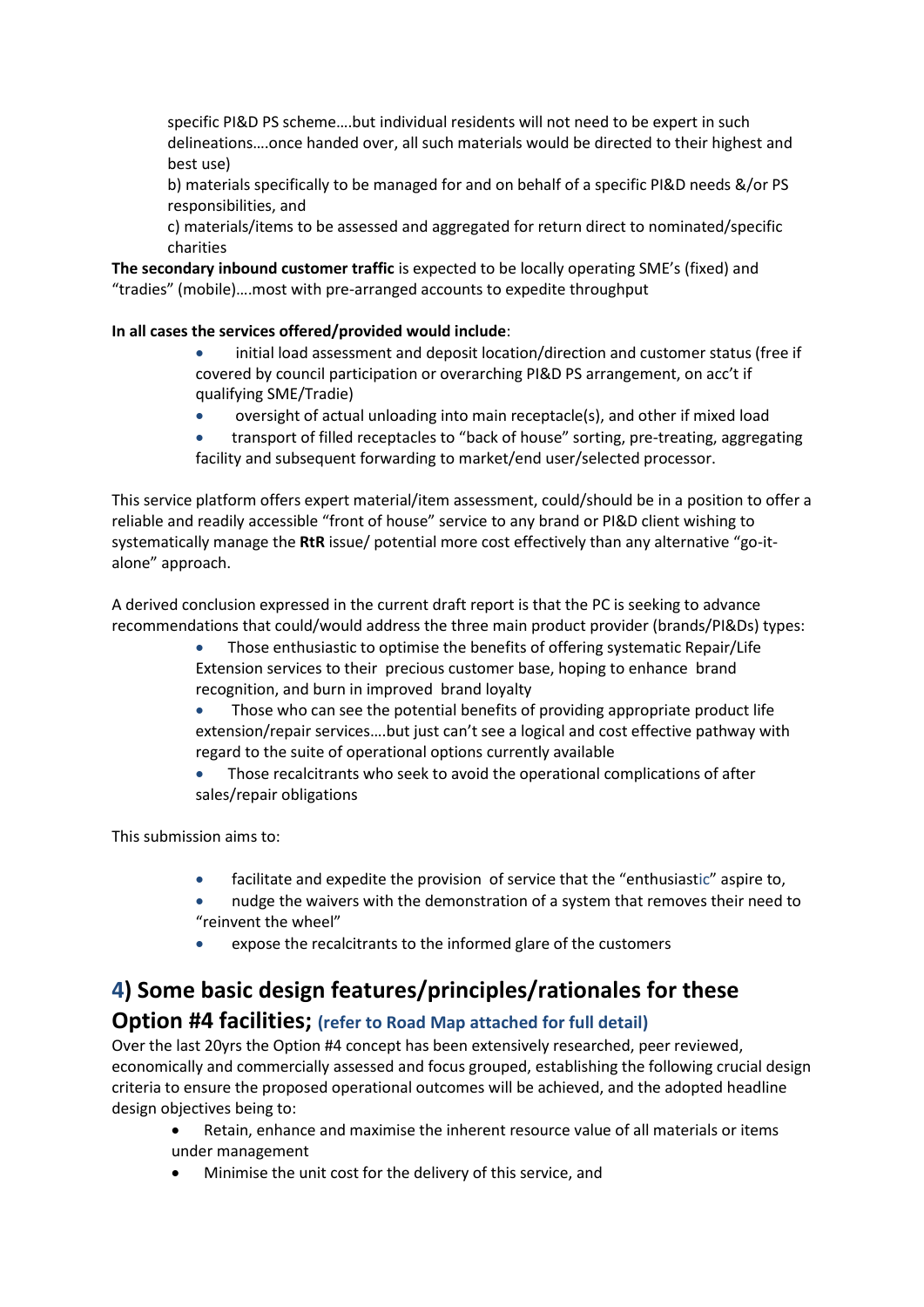• Provide a nationally harmonised service platform to enable PI&Ds to achieve their planned and preferred product or service life cycle ambitions

And to achieve these benefits, these facilities must:

 I. Present as a commonly branded, nationally available network of readily recognised facilities, all with common and unambiguous levels of service; (perhaps 2500 facilities nationally, servicing approx 10k pop each, with a mobile extension service operating out of regional facilities to fully service remote and rural populations)

 II. **Never** located or related to any form of traditional "waste" facility. Always located where the community lives their lives; on the way to school, work, shops, etc, and suitable to be located adjacent to service station, fast food outlets, BIG Box commercial centres, and the like

 III. Standardised systems and layouts to encourage customer familiarity

 IV. No weighbridge or gate keeper, just informed and helpful "vehicle side" transactions and directions

 V. Expert and informed advice for the acceptance of certain products and materials ….as would be ideal to address **the repair** potential and options on behalf of both the customer and the relevant PI&D

 VI. Never cluttered, or projecting a "tip shop" ambience, always destocked at night or as required to present as user friendly as a service station or fast food outlet (all front of house Option #4 facilities would share incorporated "back of house" assessment, pre-treatment, aggregating and subsequent forwarding capabilities)

 VII. Incorporating style and architectural design such that the "drop off/bring back" experience feels entirely compatible with locations adjacent to the source retail facilities/shopping centres

 VIII. Linked into each customer's blockchain (or similar other system) so as to provide continuous all-of-life-cycle material flow and compliance data

# **5) Some self-supporting funding factors for such a commonly branded, nationally harmonised network of Option #4 facilities.**

All financial modelling to date has demonstrated that the rollout of such a national network of Option #4 facilities, can deliver all the above benefits, and fully service the capital employed on a simple fee-for-service commercial basis. The "headline" features of such modelling includes:

**First:** individual PI&Ds (or their collective sector associations) would negotiate a fee for every unit processed via these Option #4 facilities. Because the national facility network, would be effectively utilising the same capital cost systems and infrastructure for a myriad of customers, this net cost per unit processed is projected to equate to only some 1% to 25% of the budget all recently interviewed PS schemes are currently charging themselves, and for what is usually only a 10% to 25% recovery rate of the "deemed" end of life product presenting as available for recovery.

It is in this context that the facilities could offer valuable **RtR** services, tailored to each customer needs. Eg; basic assessment and advice, or interfacing with approved or licenced repairers, or even hosting selected repairers on site for high volume opportunities? Such an outcome would be greatly appreciated by **A**) above (the majority of enthusiastic participants) as a major contribution to enabling them to respond to customer demand at the lowest possible unit cost; those potential PI&Ds who currently find committing to such services, **B**) above, as to hard to initiate in isolation; and **C**) above, those recalcitrants who would then have no further reason to obfuscate.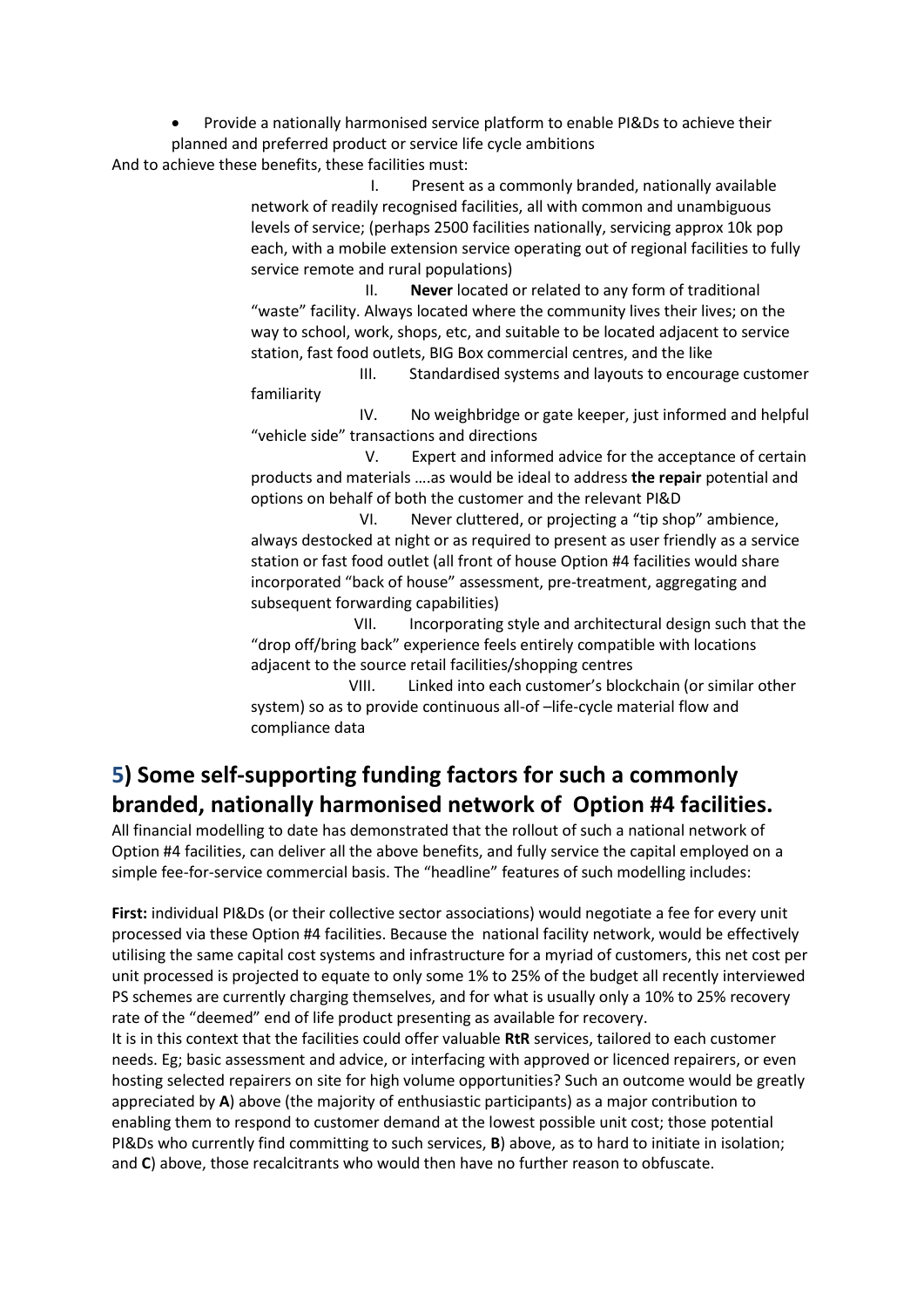**Second:** participating local councils, would be asked to transfer their existing hardwaste collection budget to the local Option #4 facility, along with the service responsibility to recover all the same materials for HNRV realisation

**Third**: collective or individual charities (or other appropriate NFPs) would be offered a crucial role in running/operating these facilities (no one has more experience in evaluating/assessing value and potential when handling "pre-loved" items and materials, and are most likely to project a sensitive and informative interface with incoming customers) on the basis that their contracted employment fee could also account for the benefit they would derive from having "first dibs" at acquiring resalable materials/items (without the negative overhead of having to pay disposal fees for donated items that they could not use/sell)

**Fourth:** SME's/Tradies: would pay a negotiated fee-for-service (per item or Tonne), but in the case of, say plumbers/electricians, who would bring in copper pipes or wire etc, the facility would credit such value in monthly statements to streamline logistics for such customers

**And finally**, since such facilities are proposed to attract a range of ancillary services, due to their prime positioning, such as e-commerce parcel management, or the base station for "2 men and a truck" services, or even community info/education spaces to facilitate the broad community opportunities emerging as the CE is established. Recent discussions with the main stream shopping centre/mall owner/operators, has confirmed that they see considerable advantage in closely associating Option#4 facilities with their actual retail service offering, with their shopping centre/retail core business….linking their primary product retail activity, with the directly related end-of-first-life function, and generating greater "foot traffic and eyeballs" in the process.

**In summary**, even though an investment in such a nationally harmonised facility network (perhaps some 2500 sites nationally…as a preliminary target) would be in the order of \$2.5B as a once off expense, this initiative aims to **actually achieve** the outcomes that the approx \$2b/pa in annual waste levy income was supposed to achieve. The community is currently paying these levies but without receiving any of the CE benefits and outcomes they had been advised would ensue. And the secure revenue for all the services (above) and avoided disposal costs, and reclaimed product value, combine to deliver a very appropriate RoI for facility operators, without asking rate/tax payers for another dollar.

# **6) Specific responses to ToR, the 5 proposed reforms, and the various Draft Findings**

## **The ToRs:**

**1)…**The attached" Road Map" advocates for the existing Product Stewardship legislation to be broadened to **effectively be a national obligation on every PI&D releasing products and services into the economy in Australia**….whether actually manufactured or headquartered in Australia or overseas. **This obligation need be no more costly or onerous than each having "trade waste" obligations for liquid wastes, or emission approvals for real or potential releases to atmosphere, or any other condition of an operation licence, especially if the fully integrated systems and infrastructure are available to assist each PI&D to address such obligations in the most efficient manner possible. The crucial logic behind this approach is that if PI&Ds are to be treated as the primary decision makers in any ensuing "circle"….where all other stakeholders are to focus on fully servicing PI&D needs and ambitions, then obliging participation and compliance can be presented as entirely equitable and cost saving.**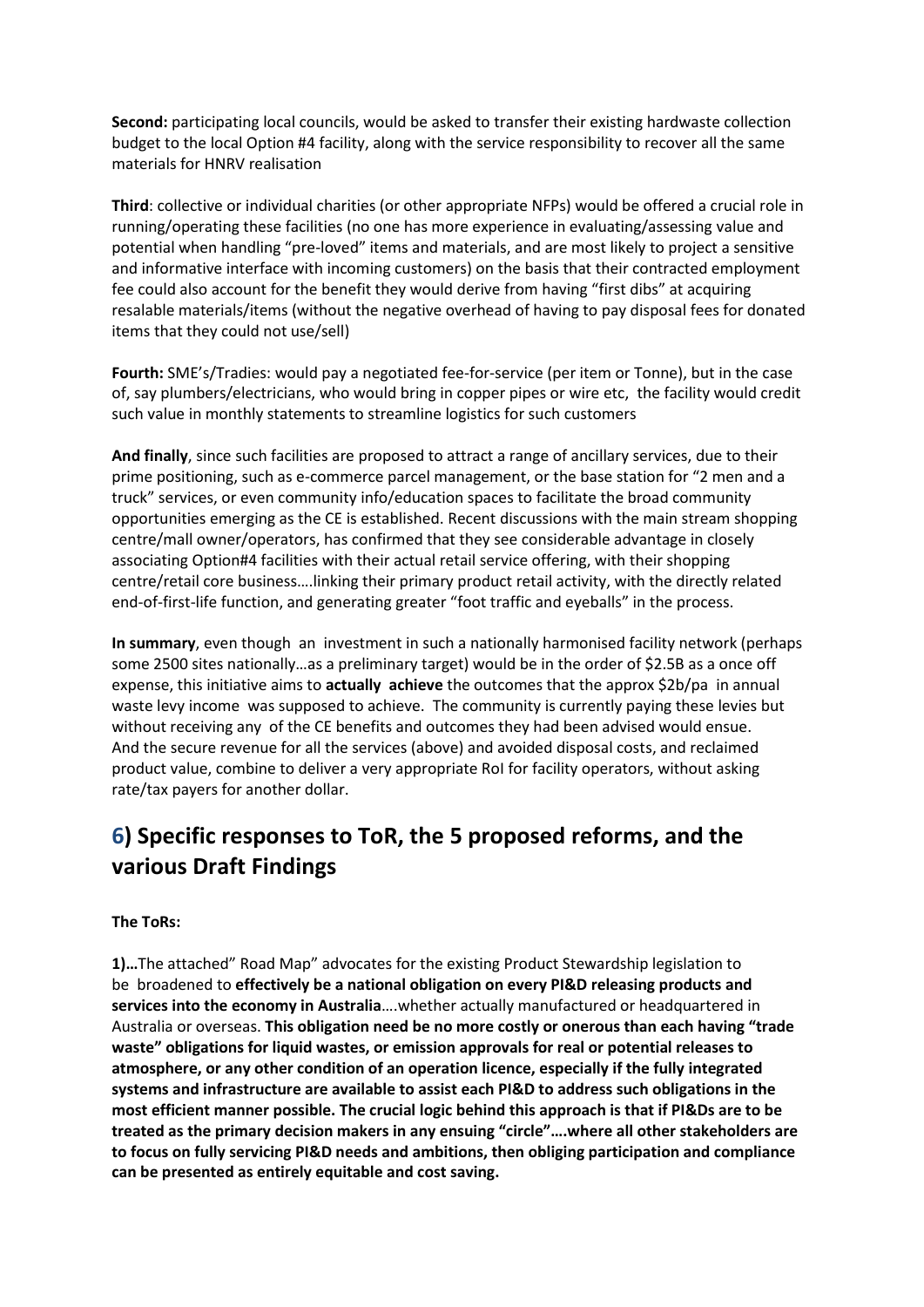The "legislative arrangements " to then govern **RtR,** can then be approached in context.

2)…"Barriers and enablers". The above proposal suggests a highly researched national network platform against which these issues can be negotiated and resolved as efficiently as possible….even if the broader (RM) context seeks to resolve a much wider suite of related, but compatible, objectives. So no need to invent a "wheel" just for **RtR**, when such matters can be best resolved in aggregate

3)…Ditto

4)…the RM and above proposal have been specifically designed and developed over >20yrs to provide the universal platform that will allow PI&Ds to completely reconsider the optimum lifecycle of the respective products and services, and the optimised value proposition for their precious consumer base.

5)…as discussed 6) above

## **The 5 Proposed Reforms**

1)… Enhanced access to consumer rights: the expert staff on site at each R-Hub could be trained and empowered to provide impartial advice to any party coming to site with a RtR query, at minimal cost since they would be on site to perform a range of other paying functions.

2)… Enable access to all types of repair services: as 1) above

3)…Ditto. Such an impartial expert could not only advise customers, but could report compliance issues, and advise participating PI&Ds

4)…Ditto, such trained and expert on site staff could also provide valuable information to brands, customers or regulators in relation to durability and reliable issues….based on the daily experience gained assessing such products and issues on a regular basis.

5)… The entire RM and the streamlining of new and existing PS schemes via these Option #4 (R-Hub) facilities could effectively resolve all such e-waste management issues for a fraction of the unit cost and having created the potential to lift recovery rates (as percentage of the "deemed" annual arisings) to some 75% -80%

## **The various Draft Findings**:

DF 2.1: the RM generally and the Option #4 facilities in particular have been specifically designed an optimised public interface platform for the achievement of the most efficient and cost effective outcomes for all qualifying products. The collateral is that this performance platform is also ideal for removing frustrating barriers, many of which currently cloud objective decision making in relation to logical **RtR** options

DR 3.1: the expert team on site at all Option #4 facilities would be in a perfect position to provide impartial advice to customers if and when an item is presented….all as a backup service to the respective PI&Ds provided via point of sale staff, or web site advice generally

DR: 3.2: the Option #4 operators could be tasked provide informed advice to customers as to the next steps that they perhaps could/should take…all with a friendly manner and a smile. DR 3.3: DITTO

IR 3.1: DITTO. Option #4 operators could be engaged to research and offer frank and fearless to both consumer and the relevant PI&D